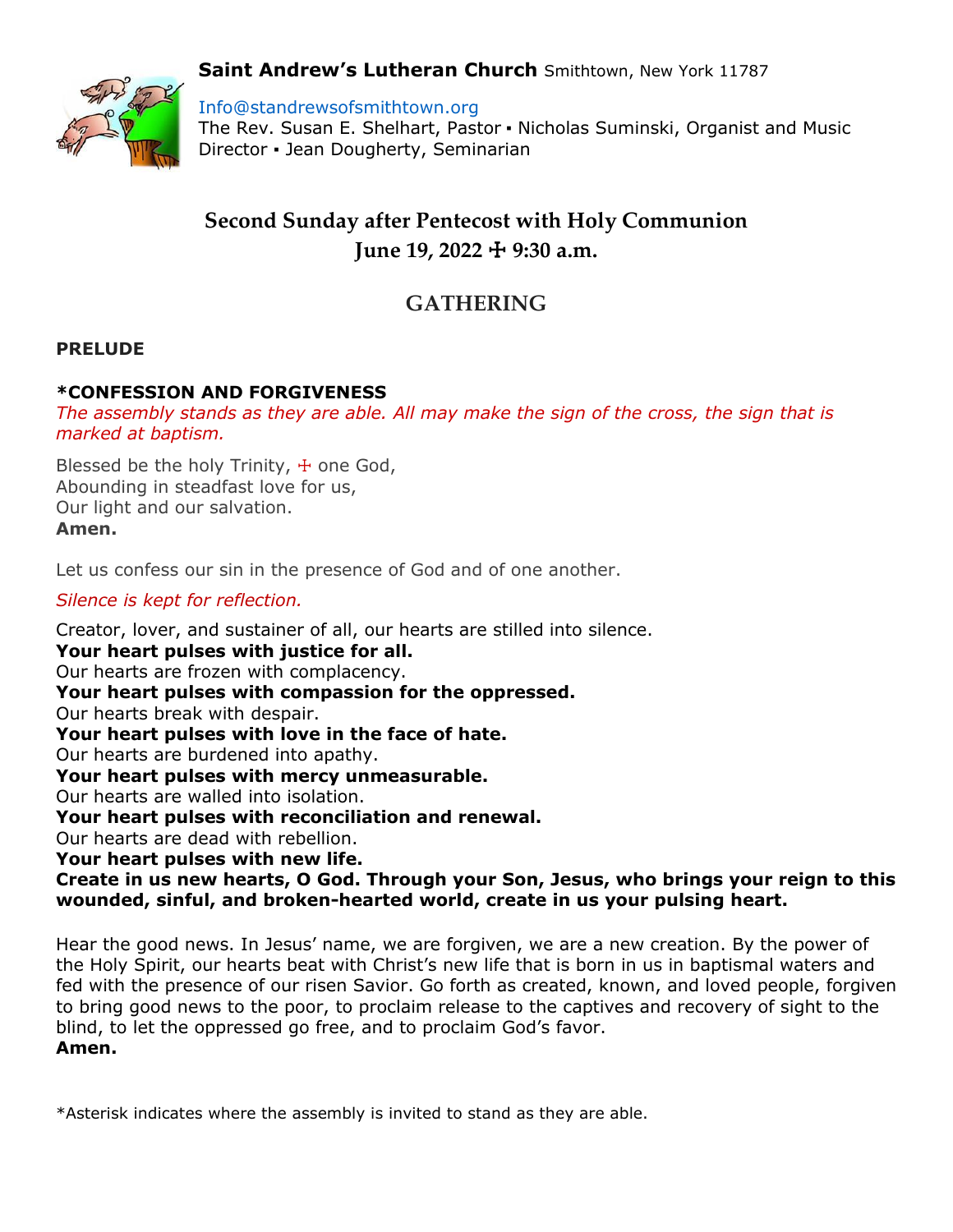

#### **GREETING**

The grace of our Lord Jesus Christ, the love of God, and the communion of the Holy Spirit be with you all. **And also with you.**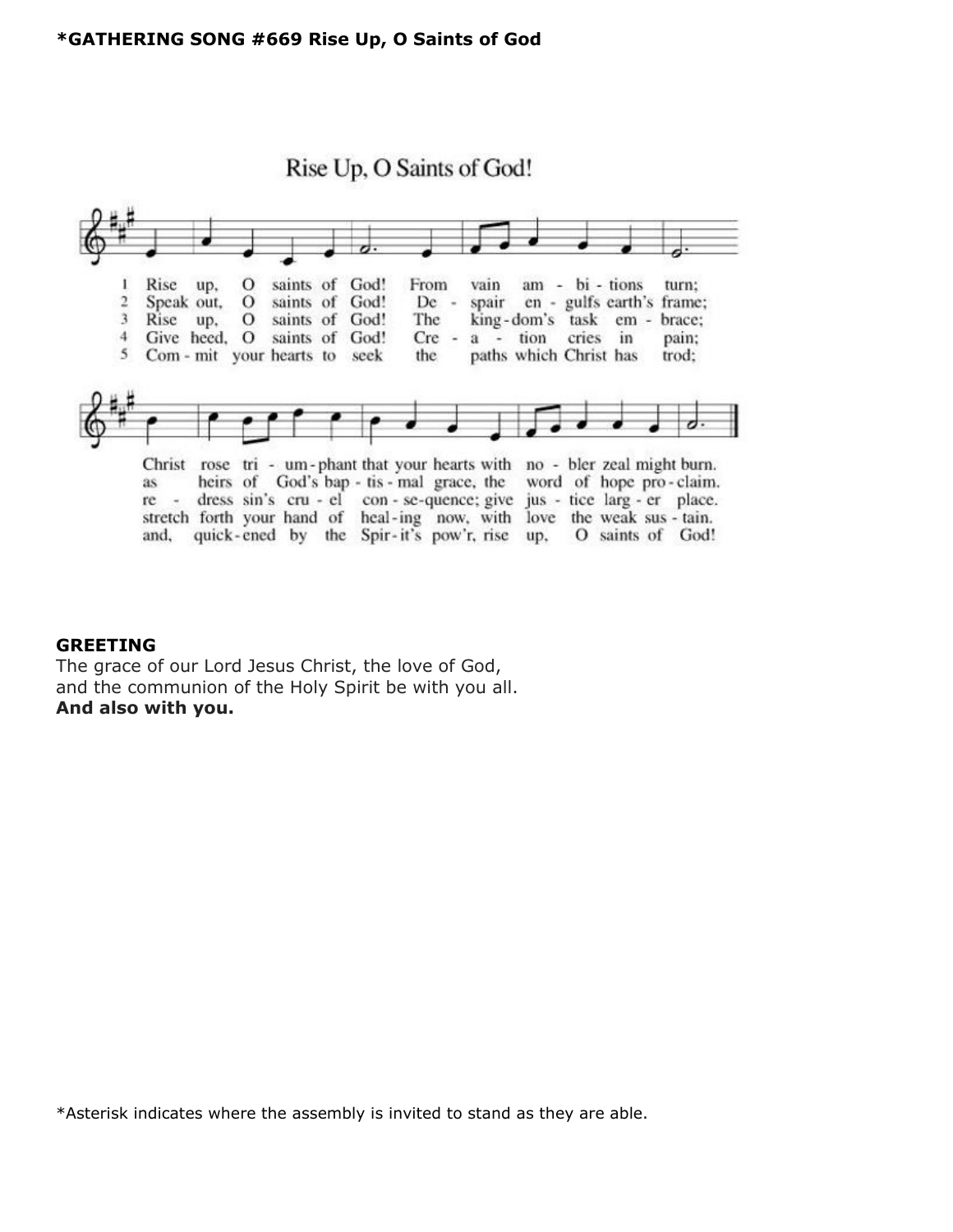## **CANTICLE OF PRAISE (p.204)**



#### **PRAYER OF THE DAY**

Naming God, you sent your beloved child to us to dissolve the binaries between clean and unclean, holy and unholy, human and divine, saved and unsaved, and even death and life. Grant that we, following in your Child's footsteps, may see our whole lives as Scripture, so the coming of your Kin-dom may be witnessed in the way we love one another beyond binaries. In the name of Jesus Christ, our Companion and Protector.

O Lord God, we bring before you the cries of a sorrowing world. In your mercy set us free from the chains that bind us, and defend us from everything that is evil, through Jesus Christ, our Savior and Lord.

**Amen.**

### **WORD**

#### **FIRST READING: Isaiah 65:1-9**

A reading from Isaiah.

*The prophet announces God's impatience. The people's self-absorption is idolatry, and images of practices that displease God fill this reading. Like a vintner who crushes the grape to release the wine, God will use Israel's exile to establish a new community of the faithful.*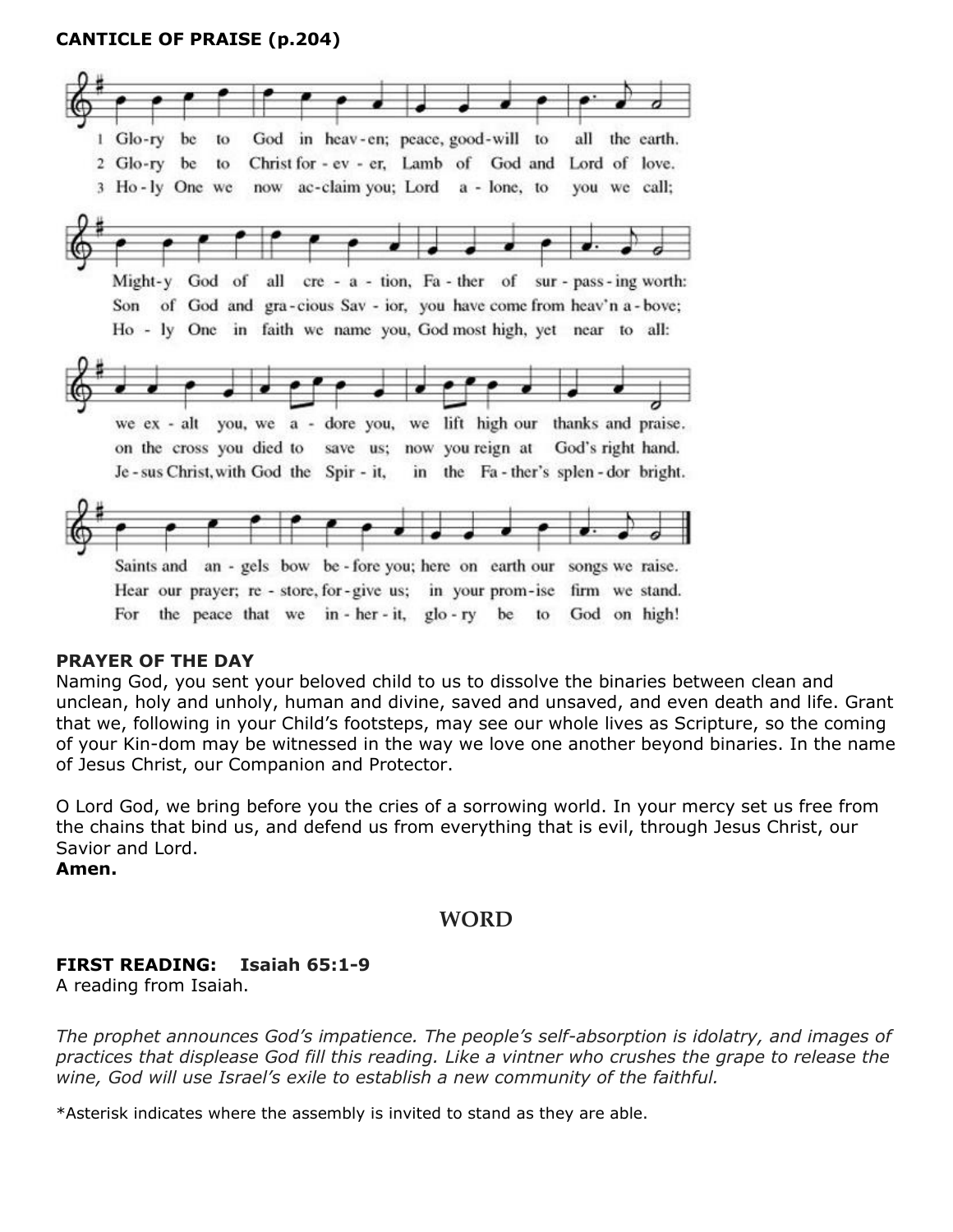$1$ I was ready to be sought out by those who did not ask, to be found by those who did not seek me. I said, "Here I am, here I am," to a nation that did not call on my name. <sup>2</sup>I held out my hands all day long to a rebellious people, who walk in a way that is not good, following their own devices; <sup>3</sup>a people who provoke me to my face continually, sacrificing in gardens and offering incense on bricks; <sup>4</sup>who sit inside tombs, and spend the night in secret places; who eat swine's flesh, with broth of abominable things in their vessels; <sup>5</sup>who say, "Keep to yourself, do not come near me, for I am too holy for you." These are a smoke in my nostrils, a fire that burns all day long. <sup>6</sup>See, it is written before me: I will not keep silent, but I will repay; I will indeed repay into their laps 7 their iniquities and their ancestors' iniquities together, says the LORD; because they offered incense on the mountains and reviled me on the hills, I will measure into their laps full payment for their actions. <sup>8</sup>Thus says the LORD: As the wine is found in the cluster, and they say, "Do not destroy it, for there is a blessing in it," so I will do for my servants' sake, and not destroy them all. <sup>9</sup>I will bring forth descendants from Jacob, and from Judah inheritors of my mountains; my chosen shall inherit it, and my servants shall settle there.

The word of the Lord. **Thanks be to God**.

### **PSALM: Psalm 15**



Psalm tone reproduced from Psalter for Worship Year C C 2006 Augsburg Fortress. May be reproduced by permission for local use only.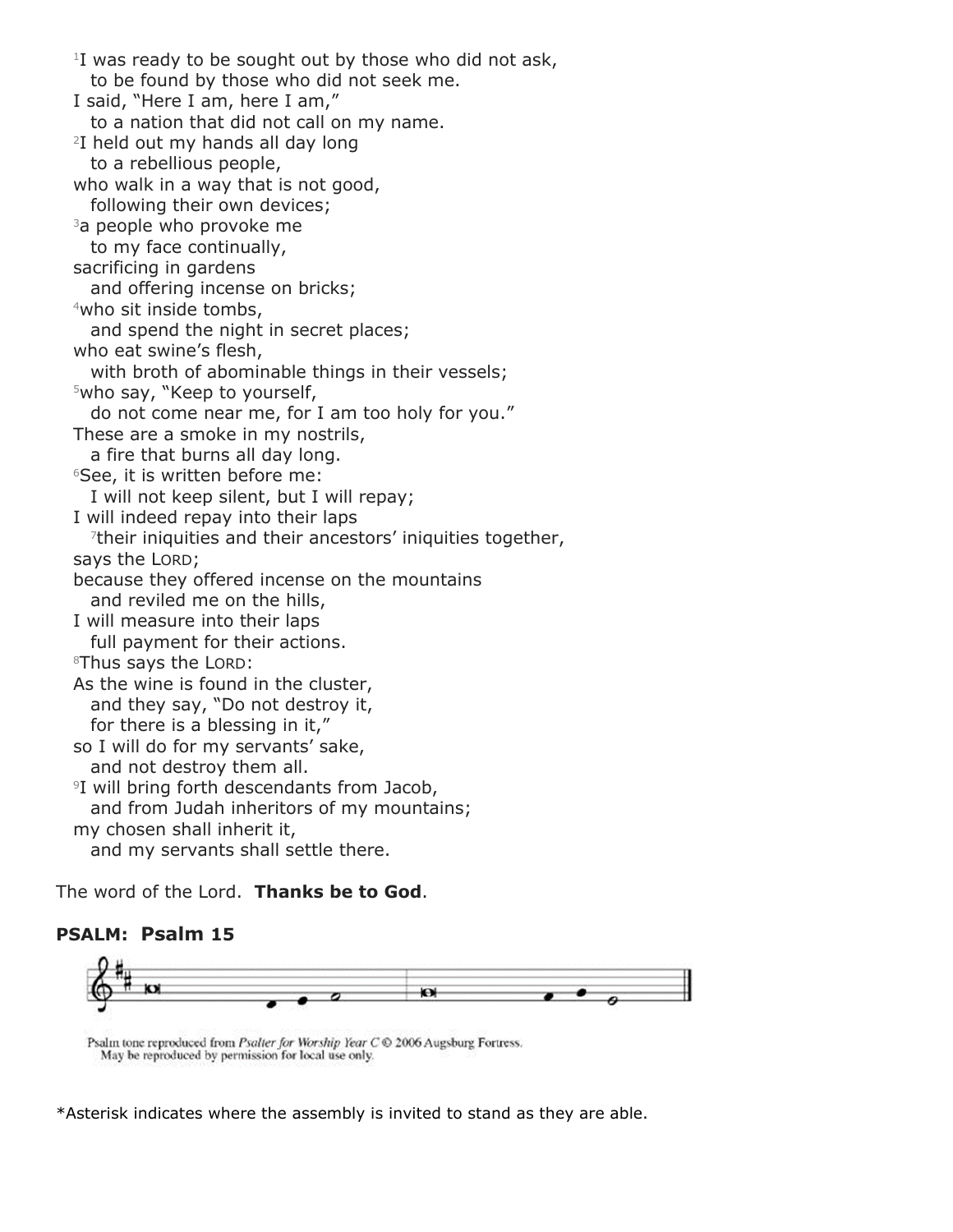<sup>1</sup>LORD, who may dwell in your **<sup>|</sup>** tabernacle? Who may abide upon your **<sup>|</sup>** holy hill?

**<sup>2</sup>Those who lead a blameless life and do <sup>|</sup> what is right, who speak the truth <sup>|</sup> from their heart;**

<sup>3</sup>they do not slander with the tongue, they do no evil <sup>1</sup> to their friends; they do not cast discredit up- **<sup>|</sup>** on a neighbor.

### **<sup>4</sup>In their sight the wicked are rejected, but they honor those who <sup>|</sup> fear the LORD. They have sworn upon their health and do not take <sup>|</sup> back their word.**

<sup>5</sup>They do not give their money in hope of gain, nor do they take bribes a- **<sup>|</sup>** gainst the innocent.

Those who do these things shall never be **<sup>|</sup>** overthrown.

## **SECOND READING: Galatians 3:23-29**

A reading from Galatians.

*For Paul, baptism is a powerful bond that unites people not only with God but with other believers. Those who call themselves children of God experience a transformation that removes prejudices of race, social class, or gender in favor of true unity in Christ.*

 $23$ Now before faith came, we were imprisoned and quarded under the law until faith would be revealed. <sup>24</sup>Therefore the law was our disciplinarian until Christ came, so that we might be justified by faith.  $25$ But now that faith has come, we are no longer subject to a disciplinarian, <sup>26</sup>for in Christ Jesus you are all children of God through faith. <sup>27</sup>As many of you as were baptized into Christ have clothed yourselves with Christ. 28There is no longer Jew or Greek, there is no longer slave or free, there is no longer male and female; for all of you are one in Christ Jesus. <sup>29</sup>And if you belong to Christ, then you are Abraham's offspring, heirs according to the promise.

The word of the Lord. **Thanks be to God.**



## **\*GOSPEL ACCLAMATION (p. 205)**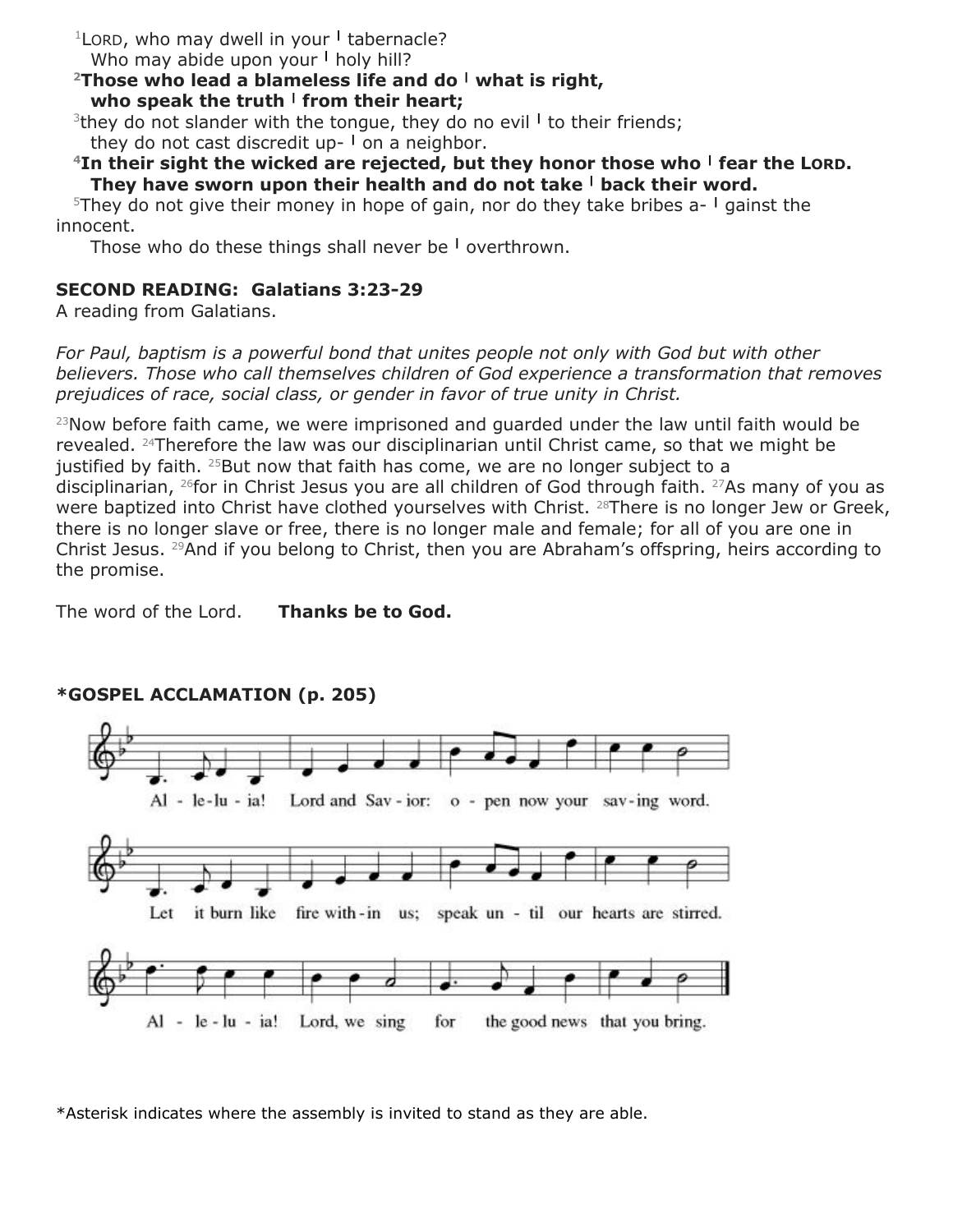#### **GOSPEL: Luke 8:26-39**

The holy gospel according to Luke. **Glory to you, O Lord.**

*Jesus' mission includes foreigners and his authority extends to the casting out of demons. Some who witness Jesus' work are seized with confusion and fear, but the man who was healed is commissioned to give testimony to God's mercy and power.*

 $26$ Then [Jesus and his disciples] arrived at the country of the Gerasenes, which is opposite Galilee. <sup>27</sup>As he stepped out on land, a man of the city who had demons met him. For a long time he had worn no clothes, and he did not live in a house but in the tombs.  $28$ When he saw Jesus, he fell down before him and shouted at the top of his voice, "What have you to do with me, Jesus, Son of the Most High God? I beg you, do not torment me"—29for Jesus had commanded the unclean spirit to come out of the man. (For many times it had seized him; he was kept under guard and bound with chains and shackles, but he would break the bonds and be driven by the demon into the wilds.)  $30$  Jesus then asked him, "What is your name?" He said, "Legion"; for many demons had entered him. 31They begged him not to order them to go back into the abyss.

<sup>32</sup>Now there on the hillside a large herd of swine was feeding; and the demons begged Jesus to let them enter these. So he gave them permission.  $33$ Then the demons came out of the man and entered the swine, and the herd rushed down the steep bank into the lake and was drowned.

34When the swineherds saw what had happened, they ran off and told it in the city and in the country. <sup>35</sup>Then people came out to see what had happened, and when they came to Jesus, they found the man from whom the demons had gone sitting at the feet of Jesus, clothed and in his right mind. And they were afraid. <sup>36</sup>Those who had seen it told them how the one who had been possessed by demons had been healed. <sup>37</sup>Then all the people of the surrounding country of the Gerasenes asked Jesus to leave them; for they were seized with great fear. So he got into the boat and returned. <sup>38</sup>The man from whom the demons had gone begged that he might be with him; but Jesus sent him away, saying, <sup>39</sup>"Return to your home, and declare how much God has done for you." So he went away, proclaiming throughout the city how much Jesus had done for him.

The gospel of the Lord. **Praise to you, O Christ.**

#### **SERMON**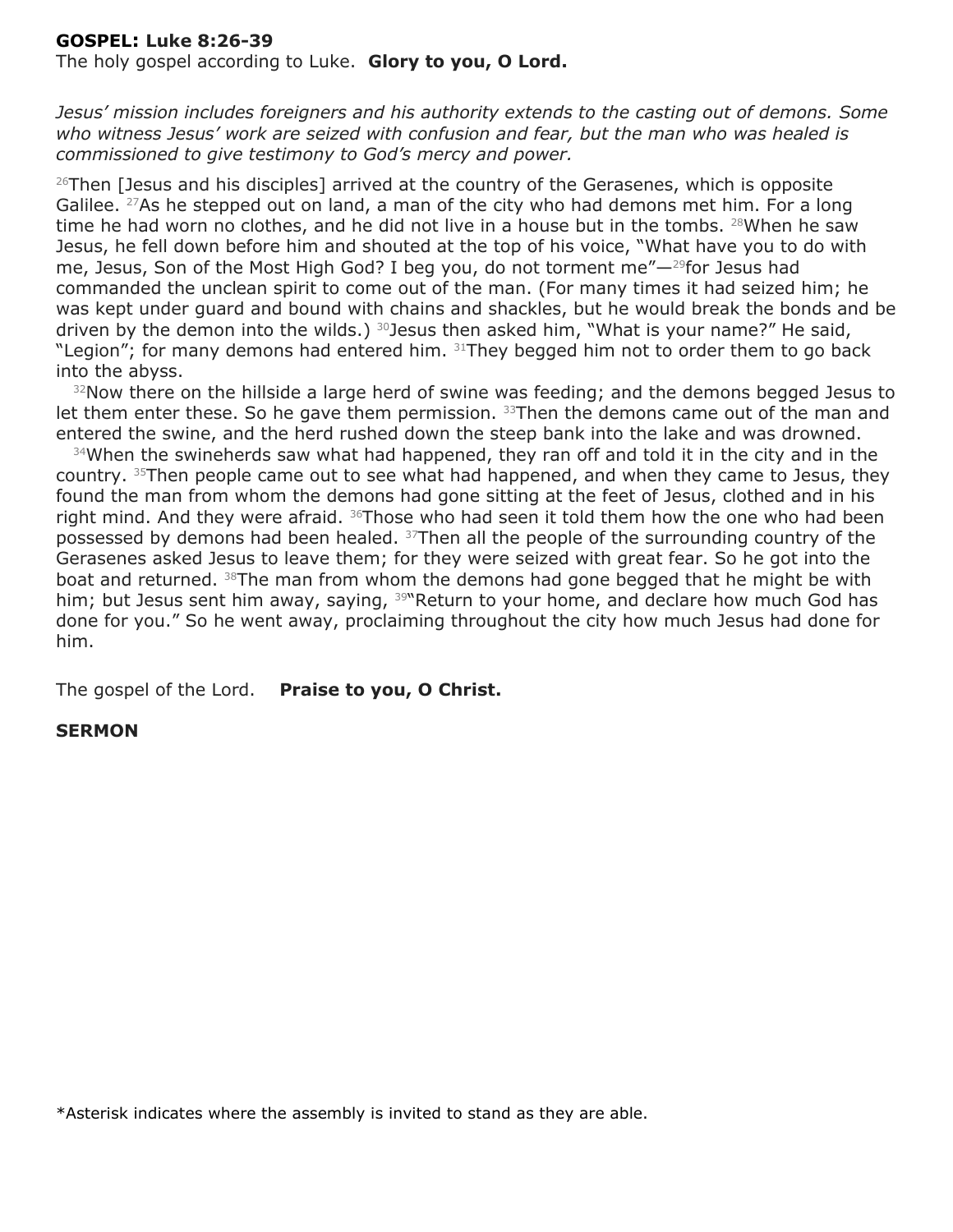#### **HYMN OF THE DAY #843 Praise the One Who Breaks the Darkness**

Praise the One Who Breaks the Darkness Praise the One who breaks the dark-ness with a lib - er - at - ing light; Praise the One who blessed the chil-dren with a strong yet gen-tle word;  $\overline{2}$  $\overline{3}$ Praise the one true love in - car - nate: Christ, who suf - fered in our place;



praise the One who frees the pris-'ners, turn-ing blind-ness in - to sight. praise the One who drove out de-mons with a pierc-ing, two-edged sword. Je - sus died and rose for man - y that we may know God by grace.



Praise the One who preached the gos - pel, heal-ing ev - 'ry dread dis-ease, Praise the One who brings cool wa - ter to the des-ert's burn-ing sand; joy and glad-ness, see-ing what our God has done. Let us sing for



calm-ing storms and feed-ing thou-sands with the ver - y bread of peace. from this well comes liv - ing wa - ter quench-ing thirst in ev - 'ry land. Praise the one re - deem-ing glo - ry; praise the One who makes us one.

Text: Rusty Edwards, b. 1955

Music: NETTLETON, J. Wyeth, Repository of Sacred Music, Part II, 1813

Text © 1987 Hope Publishing Company, Carol Stream, IL 60188. All rights reserved. Used by permission.

Duplication in any form prohibited without permission or valid license from copyright administrator.

#### **APOSTLES' CREED**

**I believe in God, the Father almighty, creator of heaven and earth. I believe in Jesus Christ, God's only Son, our Lord, who was conceived by the Holy Spirit, born of the virgin Mary, suffered under Pontius Pilate, was crucified, died, and was buried; he descended to the dead. On the third day he rose again; he ascended into heaven, he is seated at the right hand of the Father, and he will come to judge the living and the dead.**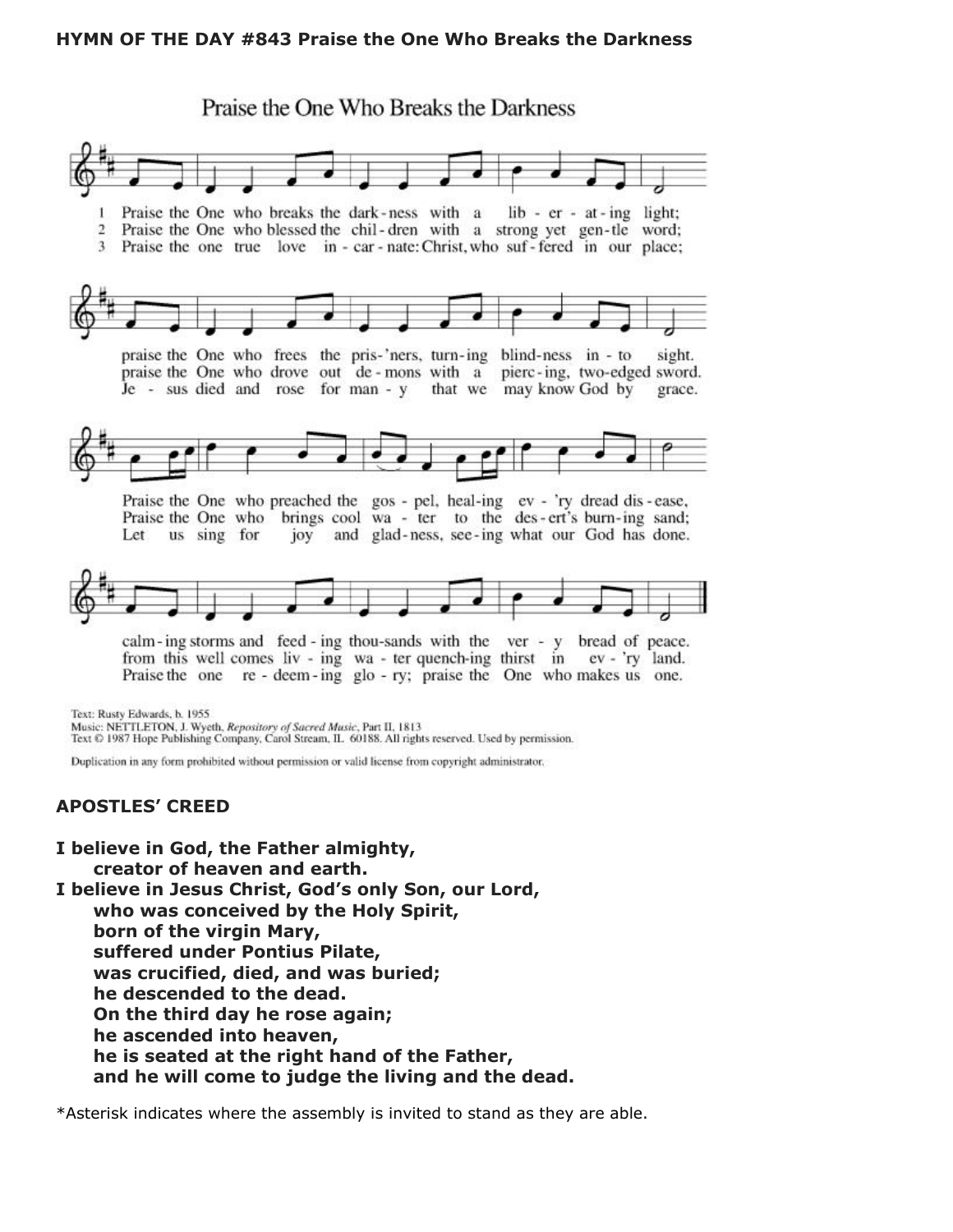**I believe in the Holy Spirit, the holy catholic church, the communion of saints, the forgiveness of sins, the resurrection of the body, and the life everlasting. Amen.**

#### **PRAYERS OF INTERCESSION**

United in Christ and guided by the Spirit, we pray for the church, the creation, and all in need.

#### *A brief silence.*

Holy God, you hear the cries of those who seek you. Equip your church with evangelists who reveal the continuous call of your outstretched hands and your promises of a home in you. God of grace,

#### **hear our prayer.**

Spirit of Life who paints the skies in every hue, we praise you for morning and night, for dawn and dusk, and for every moment in between. We praise you for the vibrant, loud, and serene colors of creation. We revel in the ever-changing of the seasons. We thank you for the infinite and as-yet undiscovered diversity of your creatures, of galaxies beyond our imagining. Teach us to feel awe again. Teach us to see and celebrate the stunning beauty in all you have made. God of grace,

#### **hear our prayer.**

Grant us grace to contend fearlessly against evil and to make no peace with oppression. Help us to emulate the generations before us who resisted the evil of slavery and human bondage in any form and any manner of oppression. Help us to use our freedoms to bring justice among people and nations everywhere. God of grace,

#### **hear our prayer.**

You hear the cries of those who suffer. Come to the aid of all who are homeless, naked, hungry, and sick, especially the families of Frank D'Ambrosio and of Margaret Fitter, Sharon, Andrew, Chanelle, Clark, Kim, Jim, Kerri, Ruth, Laura; all on the prayer list; all people affected by COVID-19; and those we name before you now (pause). Bring peace to any experiencing mental illness, that they can clearly recognize your loving presence. God of grace, **hear our prayer.**

You hear the cries of those who celebrate and those who grieve on this Father's Day. Nurture mutual love and tender care in all relationships. Comfort those for whom this day brings sadness or longing. God of grace,

#### **hear our prayer.**

God of the People, you made us in your image and you call us good. Silence voices of shame and hatred, including the ones in our own heads, and inspire us to love ourselves and one another the way you so deeply love us. Teach us a fondness and delight for our bodies as we are called to live in them, in all their holy, messy, fabulous glory. Teach us to love neighbors who live in different skin. To love intelligences and abilities of all kinds, and loving-kindness most of all. Make us bold in our proclamation that the lives, loves, and gifts of Lesbian, Gay, Bisexual, Transgender, Ace, Queer, Intersex, Native, Black, Brown, Incarcerated, Disabled, and Migrant people matter to you, and so they matter to all of us – manifest in both word and deed. God of Grace,

#### **hear our prayer.**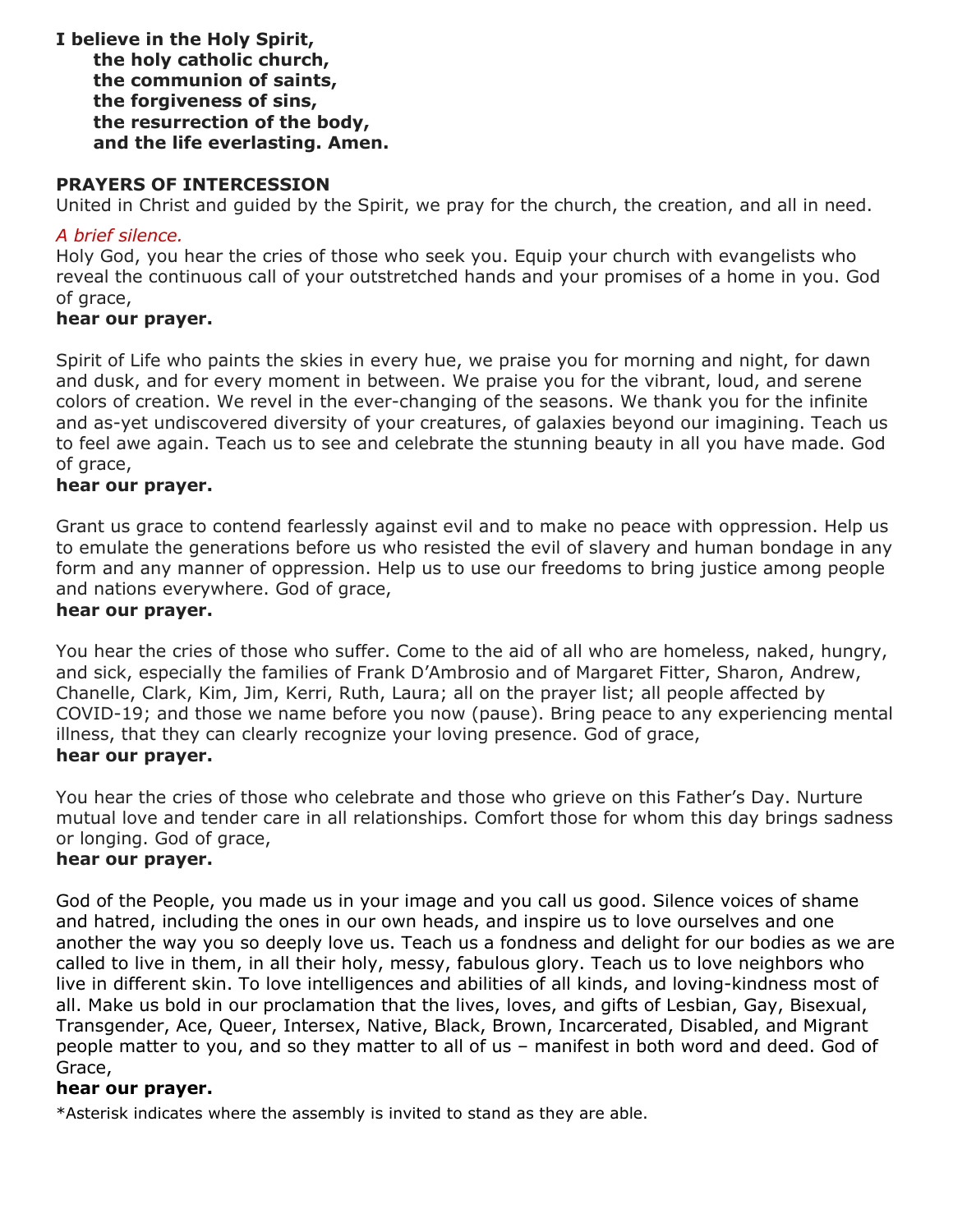#### *Here other intercessions may be offered.*

We give thanks for the faithful departed whose lives proclaimed all you had done for them, especially Joan, Mark, Jean, and Daniel; John the Baptist; Philipp Melanchton, renewer of the church. At the last, unite us with them as we make our home in you. God of grace, **hear our prayer.**

*(Pastor)* God of every time and place, in Jesus' name and filled with your Holy Spirit, we entrust these spoken prayers and those in our hearts into your holy keeping. **Amen.**

### **PEACE**

### **OFFERING**

*Thank you for your generous financial support of the ministries of Saint Andrew's, by mail or by visiting our website for online giving. Donations: [standrewsofsmithtown.org/donate](https://www.standrewsofsmithtown.org/donate/)*

#### **OFFERING PRAYER**

God of abundance: you have set before us a plentiful harvest. As we feast on your goodness, strengthen us to labor in your field, and equip us to bear fruit for the good of all, in the name of Jesus. **Amen.**

## **MEAL**

## **\*GREAT THANKSGIVING DIALOGUE AND PREFACE**

The Lord be with you. **And also with you.**

Lift up your hearts. **We lift them to the Lord.**

Let us give thanks to the Lord our God. **It is right to give our thanks and praise.**

It is indeed right, our duty and our joy, that we should at all times and in all places give thanks and praise to you, almighty and merciful God, through our Savior Jesus Christ; who on this day overcame death and the grave, and by his glorious resurrection opened to us the way of everlasting life. And so, with all the choirs of angels, with the church on earth and the hosts of heaven, we praise your name and join their unending hymn: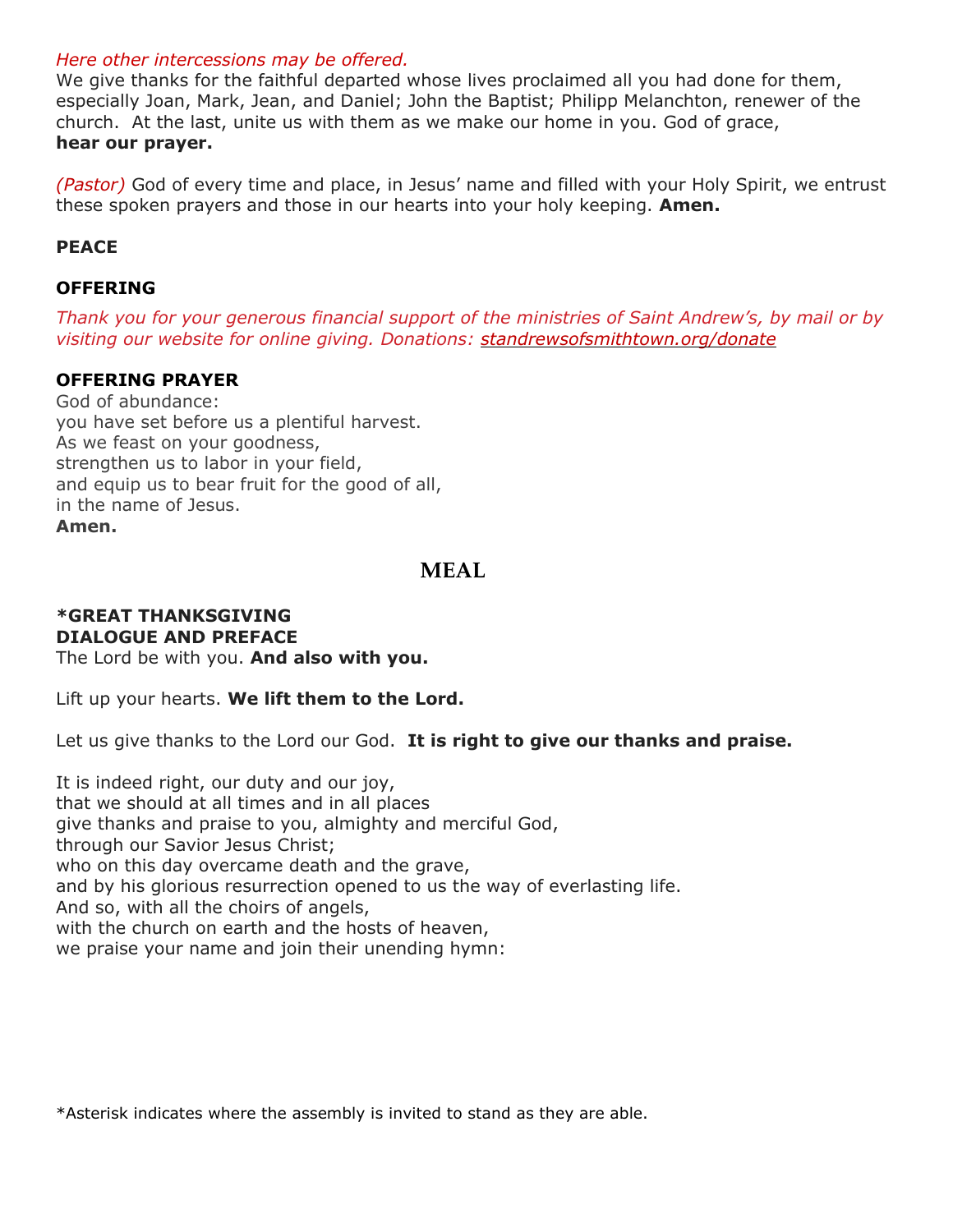#### **SANCTUS**



#### **EUCHARISTIC PRAYER**

You are indeed holy, almighty and merciful God. You are most holy, and great is the majesty of your glory.

You so loved the world that you gave your only Son, so that everyone who believes in him may not perish but have eternal life.

We give you thanks for his coming into the world to fulfill for us your holy will and to accomplish all things for our salvation.

In the night in which he was betrayed, our Lord Jesus took bread, and gave thanks; broke it, and gave it to his disciples, saying: Take and eat; this is my body, given for you. Do this for the remembrance of me.

Again, after supper, he took the cup, gave thanks, and gave it for all to drink, saying: This cup is the new covenant in my blood, shed for you and for all people for the forgiveness of sin. Do this for the remembrance of me.

For as often as we eat of this bread and drink from this cup, we proclaim the Lord's death until he comes.

### **Christ has died. Christ is risen. Christ will come again.**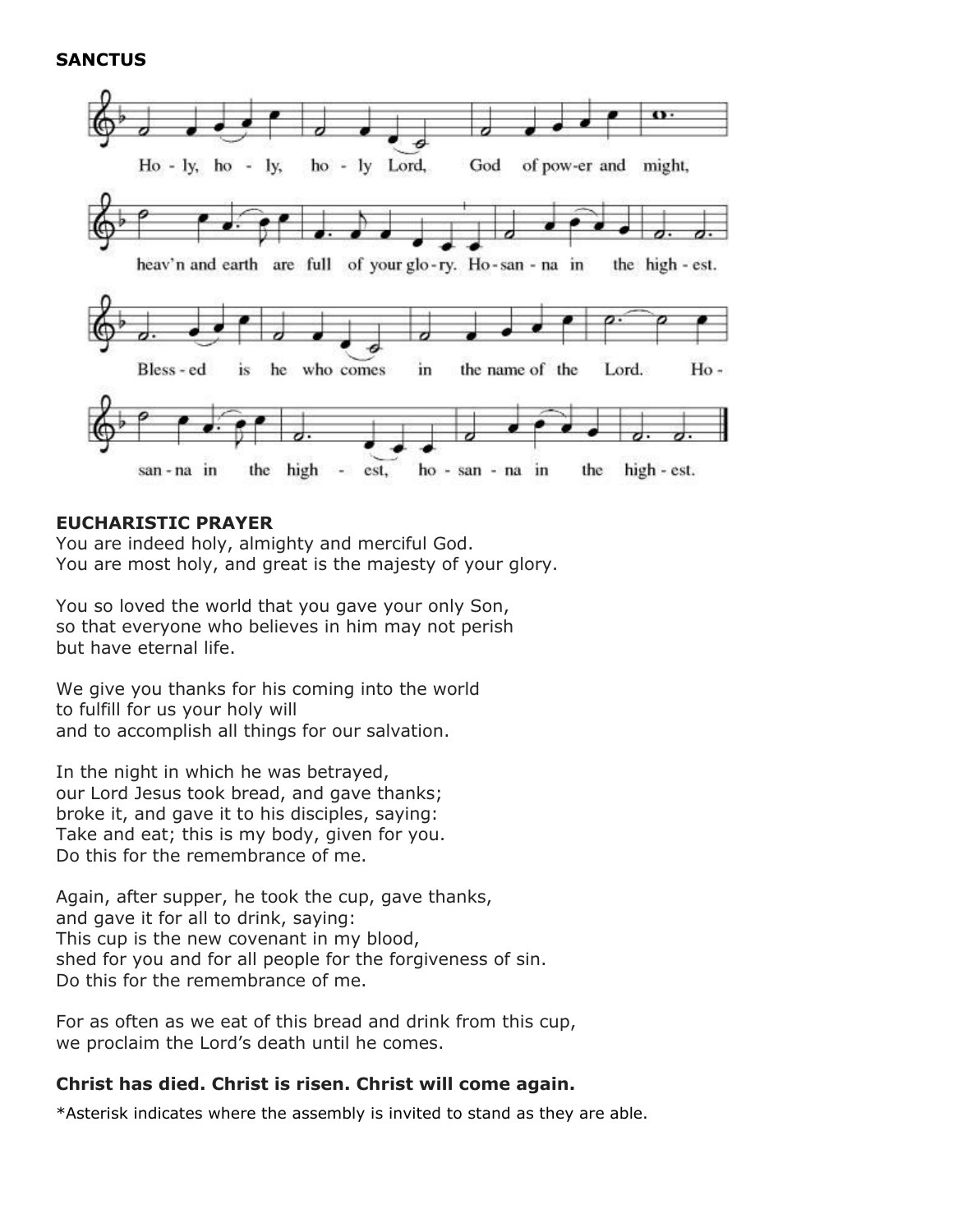Remembering, therefore, his salutary command, his life-giving passion and death, his glorious resurrection and ascension, and the promise of his coming again, we give thanks to you, O Lord God Almighty, not as we ought but as we are able; we ask you mercifully to accept our praise and thanksgiving and with your Word and Holy Spirit to bless us, your servants, and these your own gifts of bread and wine, so that we and all who share in the body and blood of Christ may be filled with heavenly blessing and grace, and, receiving the forgiveness of sin, may be formed to live as your holy people and be given our inheritance with all your saints.

Let this table be the place where the spark of the Spirit is ignited, to fuel us from this place into the world, embodying a justice and peace setting the world ablaze. **Amen.**

### **LORD'S PRAYER**

**Our Father, who art in heaven, hallowed be thy name, thy kingdom come, thy will be done, on earth as it is in heaven. Give us this day our daily bread; and forgive us our trespasses, as we forgive those who trespass against us; and lead us not into temptation, but deliver us from evil. For thine is the kingdom, and the power, and the glory, forever and ever. Amen.**

#### **INVITATION TO COMMUNION**

In Christ's presence there is fullness of joy. Come to the banquet.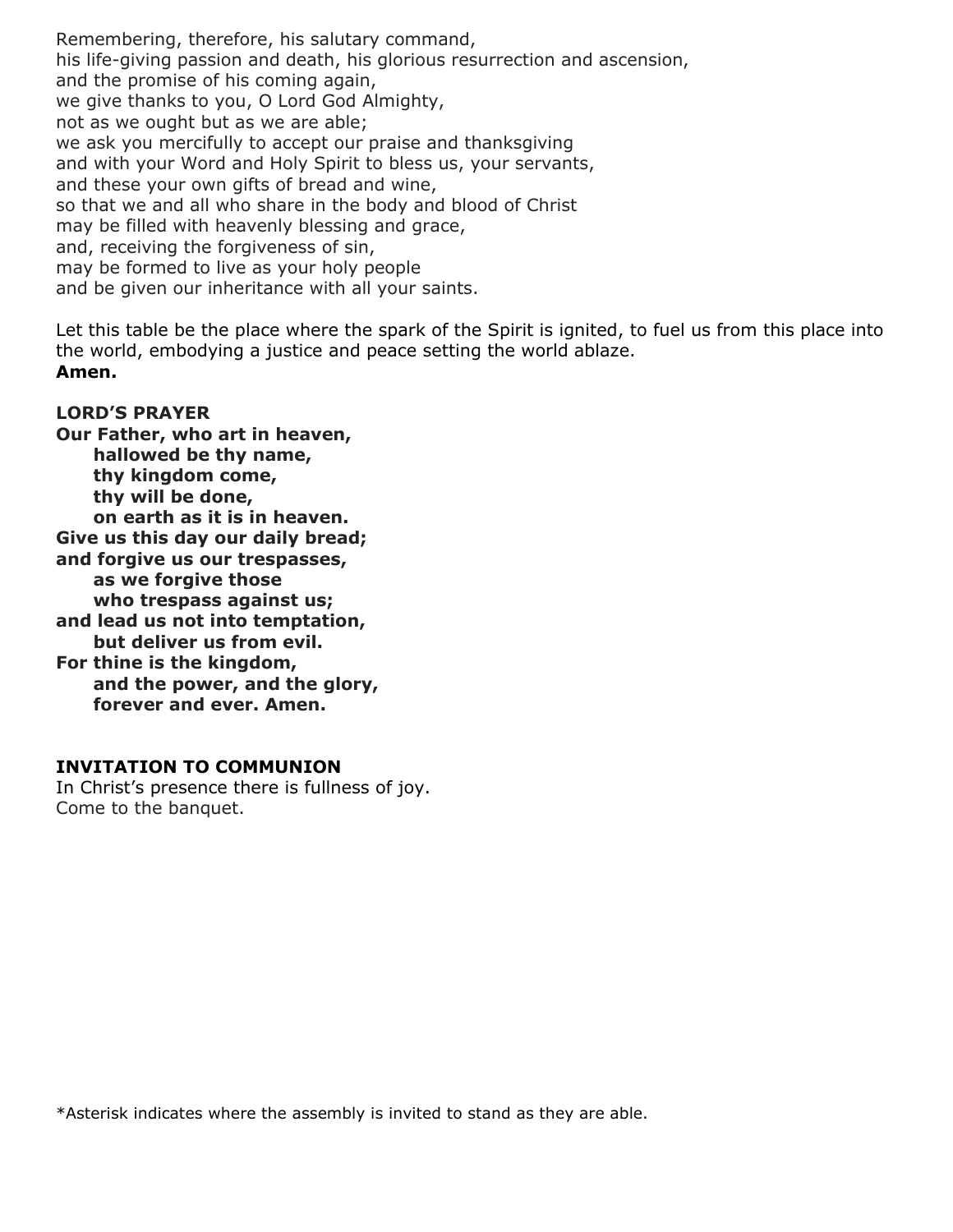### **LAMB OF GOD (p.208)**



#### **COMMUNION HYMN #620 How Sweet the Name of Jesus Sounds**

How Sweet the Name of Jesus Sounds



refresh my soul in death!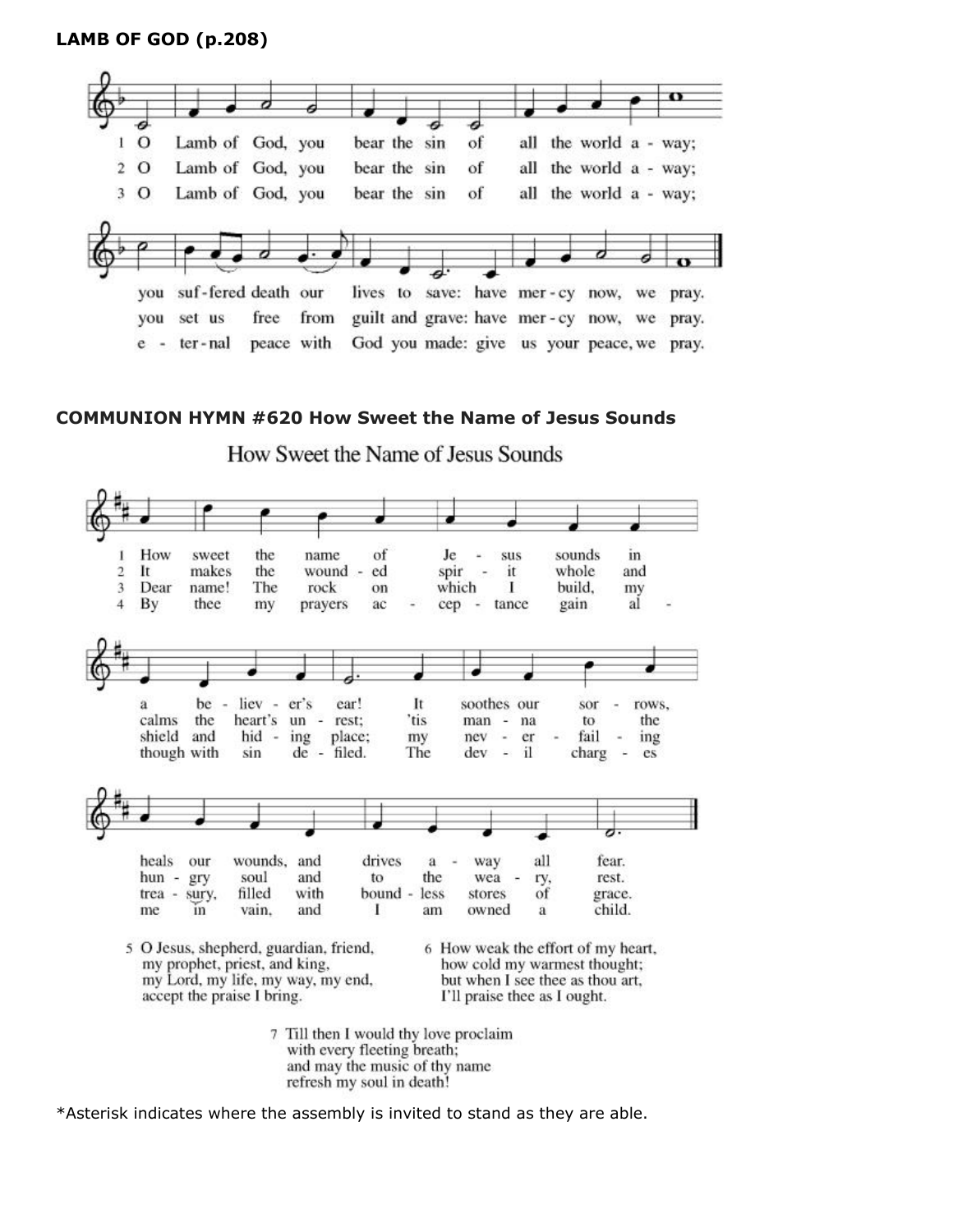#### \***POST-COMMUNION PRAYER**

Life-giving God, through this meal you have bandaged our wounds and fed us with your mercy. Now send us forth to live for others, both friend and stranger, that all may come to know your love. This we pray in the name of Jesus. **Amen.**

## **SENDING**

#### **BLESSING**

God invites us into the future, Where the one who makes all things new has made their home among us. We are called and chosen, together embraced by God in whom tears, mourning, crying, pain, oppression, and even death will be no more. Remember God's future of a re-imagined church, for this is our story. May the God of dreamers and visionaries  $+$  bless you and keep you. Amen

### **SENDING HYMN #886 Oh, for a Thousand Tongues to Sing**

Oh, for a Thousand Tongues to Sing Oh, for thou-sand tongues to sing my great Re-deem  $-er's$ praise.  $\mathbf{a}$ my God, as - sist me pro - claim, 2 My gra - cious Mas - ter and to Je - sus charms our fears and bids our 3 The name of sor - rows cease, 4 He speaks, and lis-t'ning to his voice, new life the dead re - ceive: glo - ries of my God and king, the tri-umphs of the his grace! spread through all the earth a - broad the hon - ors of your name. to in the sin-ner's ears, brings life and health and peace. sings mu - sic the mourn - ful, bro-ken hearts re-joice, the hum-ble poor be-lieve. 5 Look unto him, your Savior own, 6 To God all glory, praise, and love O fallen human race! be now and ever giv'n Look and be saved through faith alone, by saints below and saints above. be justified by grace! the church in earth and heav'n. Text: Charles Wesley, 1707-1788, alt. Music: AzMON, Carl G. Gläser, 1784-1829; arr. Lowell Mason, 1792-1872

Duplication in any form prohibited without permission or valid license from copyright administrator.